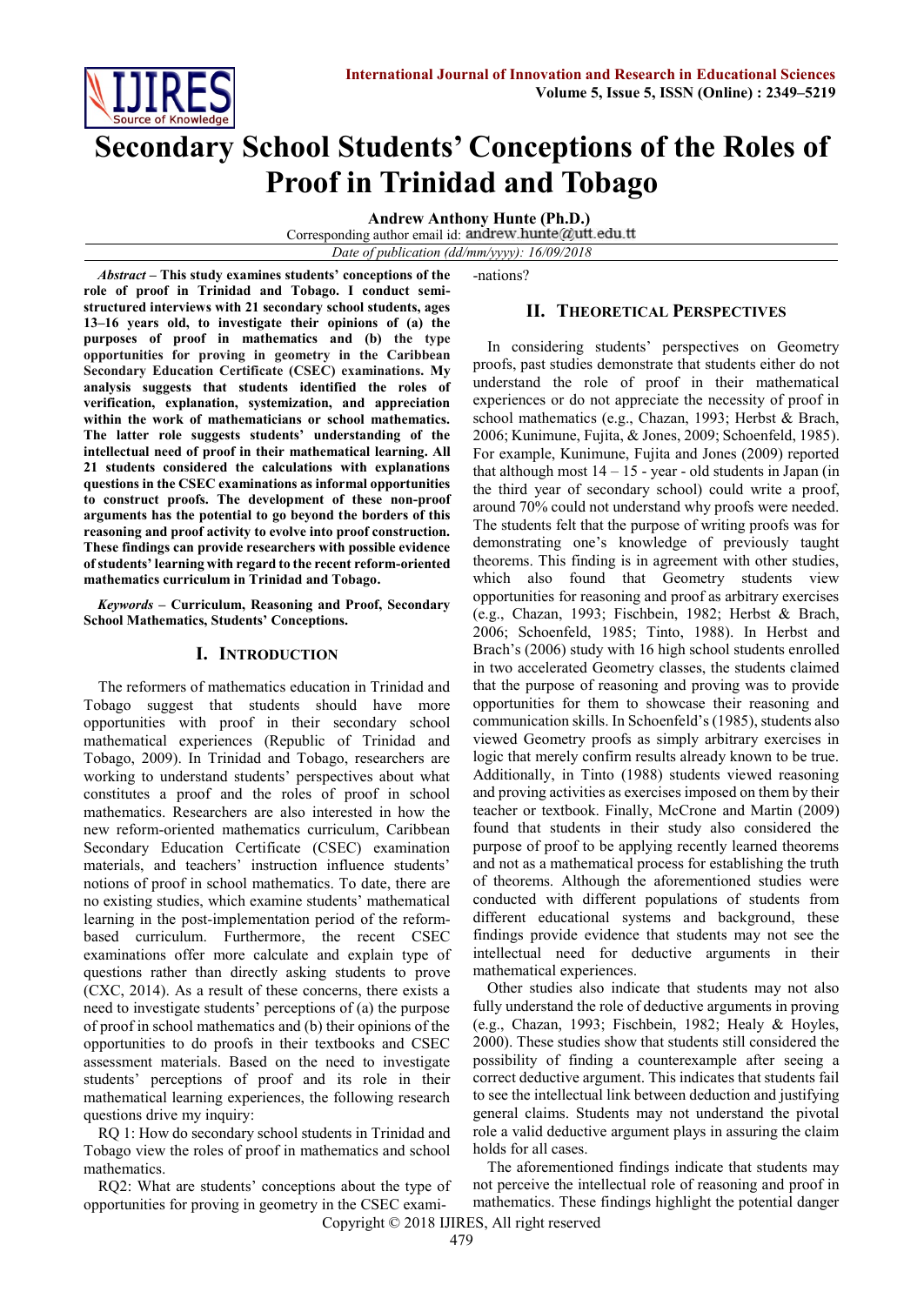

of students not appreciating the necessity of reasoning and proof in their mathematical experiences. Research has shown that such perspectives can be unfavorable to students' future learning of mathematics (e.g., Muis, 2004). Therefore, it is important that in the case of Trinidad and Tobago, that we investigate Geometry students' views of reasoning and proof in school mathematics. For example, students may consider reasoning and proof as an arbitrary activity imposed on them by their teacher, examiners, and textbooks. This could be a possible explanation for their low performance on proof-based items in CSEC examinations. Furthermore, the findings of my study can potentially help us determine whether students in Trinidad and Tobago see the intellectual need for reasoning and proof in their mathematical experiences.

In this study I use a framework previously used by McCrone and Martin (2009) and Dreyfus and Hadas (1987) to help investigate students' conceptions of proof. This framework entitled: *The Six Principles of Proof and Understanding* describes the knowledge any person within an informed mathematics community should possesses about the roles, structure, validity and generality of a proof. In this brief report, I discuss the findings associated with the roles of proof in mathematics, school mathematics, and assessment materials.

### **III. METHODOLOGY**

In this study, I conducted semi-structured interviews with 21 students (male or female who are 13 to 16 years old) in forms three (ages 13-14), four (ages 14-15), and five (ages 15-16) from three selected school sites. For each school, I randomly selected seven students from those who provided voluntary assent and parental consent to participate in the student interviews. Additionally, these students also participated in the proof-based lessons on Congruency of Triangles, I observed in another study examining the teaching of reasoning and proof, (Hunte, 2016). The selection of the seven students from each school was according to the grade level I observed at the respective school. Each interview lasted 45 minutes to one hour. Typical questions I asked interviewee's, were: "In your opinion, why do you think mathematicians write proofs?" and "In your opinion, why do you think you are taught or shown proofs in your mathematics classes?" Students in their responses articulated their opinions according to the questions. I transcribed and analyzed each recorded interview and coded the responses according to recurring themes aligned with the roles of proof evident in students' responses. A fellow researcher facilitated reliability coding of five randomly selected interview transcripts. We obtained a 96% reliability of themes within students talk about the roles of proof in mathematics, school mathematics, and assessment materials.

## **IV. RESULTS**

According to students' responses, the roles of proof in mathematics included verification, explanation, and systemization. In Table I, I present a summary of the meaning of each of these roles of proof students identified in mathematics. I also present counts of the number of students identifying each role. These counts do not indicate the number of times a student mentioned a role but the number of students who talked about a specific role.

| Table I. Roles of Proof in Mathematics. |                                                                   |                             |
|-----------------------------------------|-------------------------------------------------------------------|-----------------------------|
| Role of Proof                           | Description                                                       | No. of                      |
|                                         |                                                                   | <b>Students</b>             |
| Verification                            | verify<br>that<br>Тo<br>a<br>statement or a conjecture<br>is true | Q                           |
| Explanation                             | To give insight into why<br>a statement is true                   | 15                          |
| Systemization                           | To build an axiomatic<br>system of results                        | $\mathcal{D}_{\mathcal{L}}$ |

#### A*. Representative Quotes of Student's Conceptions of the Roles of Proof in Mathematics*

When I asked the question "In your opinion, why do mathematicians write proofs?" The following students, stated:

Ava: "*Mathematicians write proofs to explain. I mean that proof explains the things a lot easier for other people like other mathematicians and people who will read the proof see exactly how other mathematical concepts make up reasons supporting why the result is true rather than just showing it is true why the mathematical concepts make up reasons supporting why the result is true rather than just showing it is true."* (Explanation).

Ray: "*To back up themselves to show they are right and really this is important because of how mathematics topics are usually connected, he may need to verify that his Theorem is right so that he can use it to prove other results later on.* (Verification & Systemization).

B. *Roles of Proof in School Mathematics.*

In their responses, students identified two roles of proof in school mathematics. By school mathematics, I refer to the proof opportunities in school during the teaching of various secondary school mathematics topics. Students stated the following roles (a) promoting understanding and (b) appreciation of mathematics. Of the 21 students, 19 students talked about the promotion of understanding. According to the students, three main themes emerged in their discussions of this of this role of proof. Students claimed that through the promotion of understanding, they can develop (a) insight into why a theorem is true, (b) knowledge of the utility of a proven result, and (c) habitual inclinations for their own proof writing practices.

Of the 21 students I interviewed, 5 students talked about the role of appreciation. This role is an interesting finding because it demonstrates a unique conception of proof held by students in Trinidad and Tobago. According to these students, the teaching of proof allows them to appreciate the usefulness of the underlying axioms and other mathematical results used to construct a proof. For example, when I asked, "In your opinion, could you provide reasons why you are taught proof in mathematics?" the following students explained: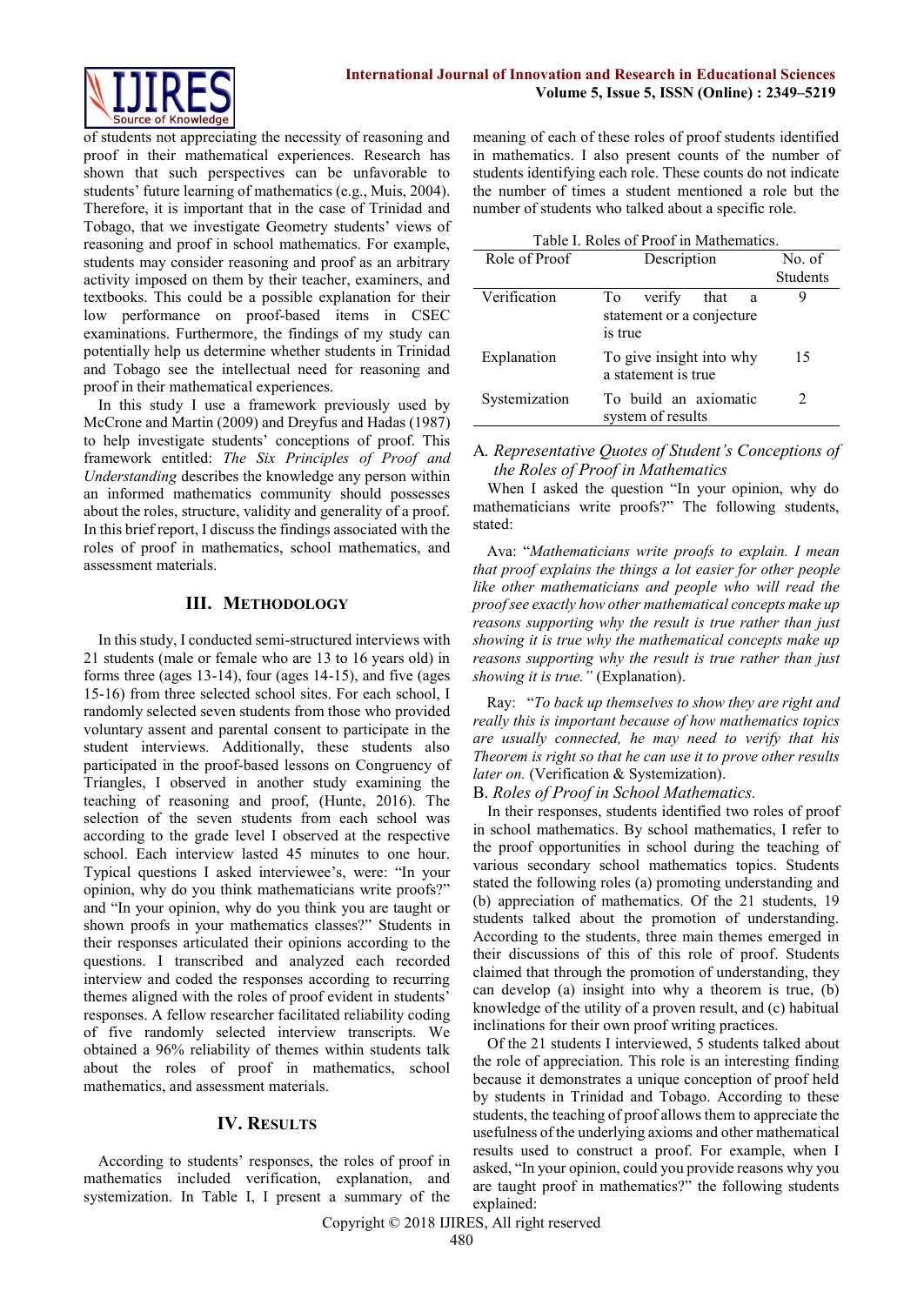#### **International Journal of Innovation and Research in Educational Sciences Volume 5, Issue 5, ISSN (Online) : 2349–5219**



Danni*: "I think Miss really shows us the proof even though it is not required, to help us appreciate the mathematics you are learning like where it came from and how to use it to solve problems."*

Melissa: "*Well the teaching of proof helps us to really value the usefulness of mathematics when you see how Miss [teacher] apply some other results we learned before to prove some result we are now learning."*

Taylor: "*To help us understand and appreciate the mathematics we are doing cause if she does not show us the proof for a result we will just write it down and not really understand the purpose of it and how to connect it to other stuff and we would really be excited about it.*"

Overall, these students demonstrated through their opinions that the appreciation of mathematics is an important component to their learning in school. Each student articulated how the role of appreciation motivates an awareness of the usefulness of their pre-existing knowledge and the application of a new result. In particular, Taylor emphasized that their appreciation of a new result allows her to see the connections of new content to previous knowledge. Melissa emphasized that through her teacher's application of previous knowledge when writing a proof, she valued the usefulness of her previous knowledge to verify and explain the existence of a new result. As a result, Melissa noticed the links between her previous knowledge with the new knowledge she learned. Danni asserted that through the appreciation of a mathematical formula, he became aware of its' utility during problem solving.

C*. Opportunities for Proof in External Examinations*

In the introduction of this paper, I highlighted the prevalence of calculate and explain type of questions in the CSEC (external examination body in Trinidad and Tobago) mathematics examination. In recent years, there has been the prevalence of reasoning and proof items in the CSEC mathematics examination Geometry questions (CXC, Subject Award, 2013, 2014). Figure 1 shows a typical exam question in the January, 2014 examination. In this question, students are asked about finding the unknown angles *x, y,* and *z* in the given diagram. Students are expected to use the given information that the lines *AQB* and *CRPD* are parallel where *MQRN* is a transversal (cutting across the aforementioned parallel lines) to help solve for the unknown angles. Additionally, students are provided with the measure of angle *QPR* and the fact that the lines *PQ* and *PR* are of equal length. This question required that students calculate the unknown measures and provide reasons justifying their computations.

In the figure below, not drawn to scale, the lines AQB and CRPD are parallel and MQRI is a transversal.  $PQ = PR$  and angle  $QPR = 28^{\circ}$ 



Calculate, giving reasons for your answer, the value of

 $(2 marks)$  $(i)$ 

 $(ii)$ (2 marks)  $\mathbf{v}$ 

$$
(iii) \t z. \t(2 marks)
$$

Fig. 1. An example of reasoning and proof question from CSEC January 2014 mathematics examination.

According to the examiners' report, this question assessed students' ability to determine the measures of angles using the properties of parallel lines and transversals. Of the 94% of students attempting this question, less than 1% earned the maximum marks. The examiners reported that students' performance generally was unsatisfactory. Overall, students were able to correctly state the values for the unknown angles in part (i) angle *x* and part (ii) angle *y.*  However, over 90% of these students were not able to state the value of angle *z* in part (iii). In the cases where students were able to identify the measures of all the unknown angles correctly, they could not provide reasons to support their calculations. The examiners recommended, "candidates [students] should be drilled in the practice of stating reason or reasons for answers derived from the Geometry of plane figures" (CXC, 2014, p. 8,). The aforementioned quote suggests that teachers should provide opportunities for students to develop supporting arguments, which use their Geometry knowledge to justify the validity of calculations they perform. The examiners also recommended that teachers should encourage their students to use mathemati- -cal terms to describe the geometrical relationships they observe or derive from geometrical figures.

Although this question did not explicitly ask students to prove, students were expected to provide supporting arguments using the properties of lines and transversals to justify their calculation. A typical response to this question can be considered as an opportunity for reasoning and proof, I define as a Geometric Calculation with Number and Explanation (GCNE) (Hunte, 2018). A GCNE is a geometric calculation that requires the use of geometrical theorems and definitions to explicitly provide reasons to support the result of the computation. Therefore, it is of interests to this study that with the prevalence of such opportunities in the CSEC exams, I investigated whether students realized that these informal arguments could be considered possible opportunities to construct proofs. Furthermore, according to the policy documents, students should be proficient in creating informal justification and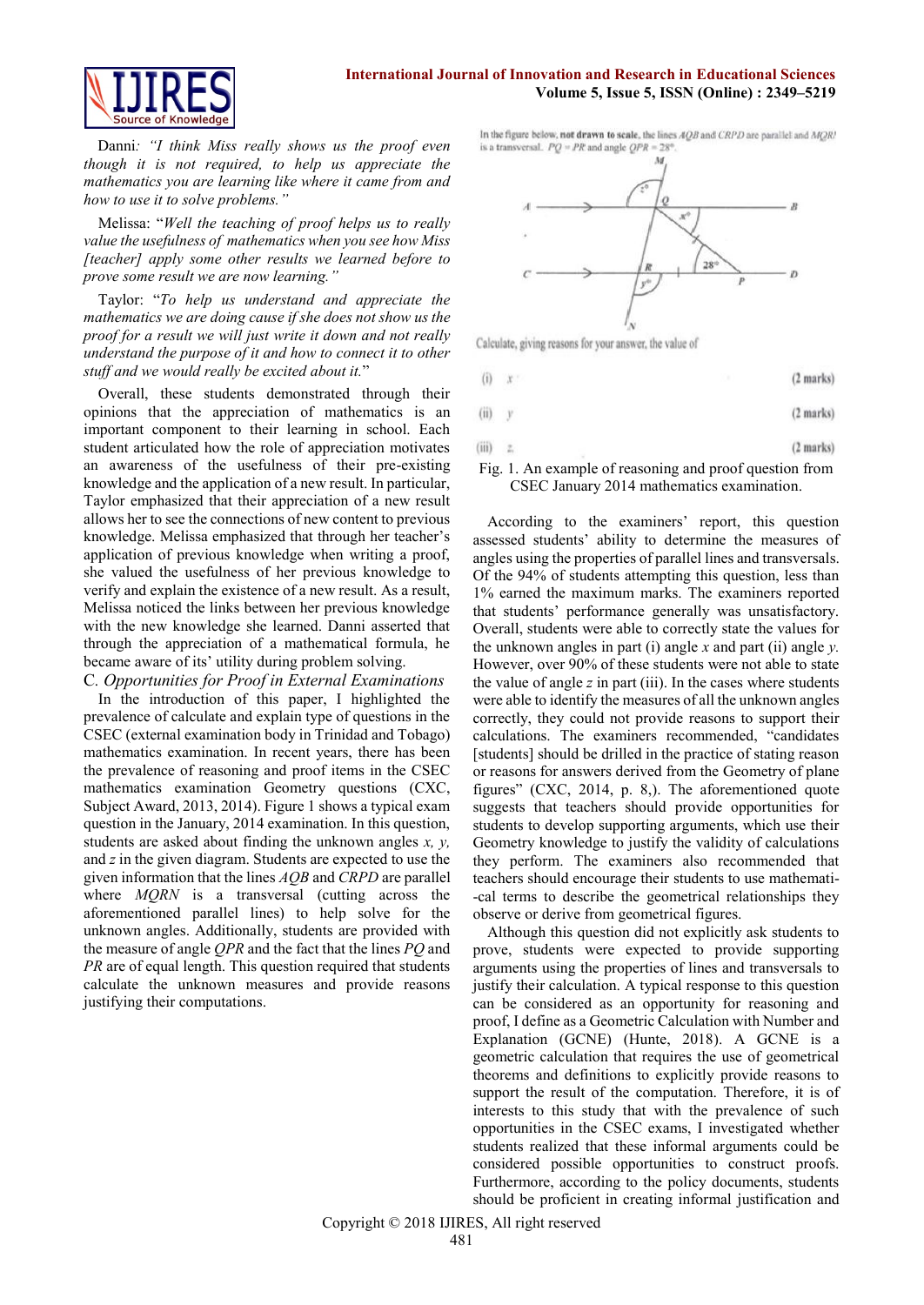

proof arguments to explain why a mathematical result holds (Trinidad and Tobago, 1994, 2005, 2006).

The current CSEC mathematics curriculum also supports the policy makers' advocacy by stating that students should be able to construct mathematical arguments and critique the arguments of others (CXC, 2012). The issue with this requirement is that it entails some measure of providing supporting reasons to justify claims or geometric calculations. The development of informal arguments promotes the explanatory nature of proof in school mathematics. This is important in the context of proof and reasoning because it provides the possible scaffolding needed to motivate students to develop their informal arguments into logical deductive arguments supporting their mathematical claims. By providing these reasons, students can develop metacognitive skills in making connections to Geometry content when solving for an unknown quantity in a given geometric object. As a result, I used this question in Figure 1 in my interview protocol to determine students' opinions about whether a response to a GCNE question would be considered a proof. Furthermore, given the high stakes of this exam in determining students' future engagement with higher-level mathematics, it is important to investigate whether students consider that the informal explanations required by these exercises, are potential opportunities for constructing a proof.

When I asked Sean the question, "Consider the question taken from the January 2014, CSEC Mathematics examination. The question has a pair of parallel lines with a transversal cutting across the two lines at an angle of 24<sup>0</sup>. You are required to find the missing angles and provide reasons supporting your answer. In your opinion why or why not would you consider an answer to this question as a proof?" He responded:

Sean: "*Well thinking about it, the question specified that you must provide supporting reasons for your calculations. In this case, I really think they [the examiners] want you to give a clear explanation supporting why your answer came out to be that way. Well to me explaining why is a proof of your claim. I believe by explaining this the examiners will understand your thinking."*

Sean reflected on the examiner's requirement of providing supporting reasons for calculations. When Sean stated: "I really think they [the examiners] want you to give a clear explanation supporting why your answer came out to be that way" he suggested that the examiners expected students to provide supporting reasons for the steps taken to calculate the unknown values. As Sean stated "to me explaining why is a proof of your claim" he voiced the opinion that providing an explanation of why a claim is valid qualifies as a proof. Sean explained further the necessity for providing a clear explanation. For example, when he stated, "I believe by explaining the examiners will understand your thinking" Sean suggested that the examiners will understand the line of reasoning students use to compute the unknown values. This latter quote also demonstrated that Sean saw the intellectual need of explaining one's thinking when proving. Sean's quote is representative of the opinions of all students I interviewed for this study. All twenty one (21) students expressed that the calculate and explain type of problems in the CSEC exams are indeed opportunities for them to prove a result through explaining of their reasonings about supporting evidence for their calculations.

#### **V. CONCLUSION**

The students' conceptions of the role of appreciation of mathematics demonstrated their understanding of the intellectual necessity of the mathematical knowledge they acquire at school. Harel and Tall (1991) identified the intellectual necessity principle as a standard for pedagogy that involves presenting subject matter in a way that encourages learners to see its intellectual necessity in their mathematical experiences. Therefore students seemed to understand the role of proof based on their teachers' construction of proof arguments. The habitual inclinations for students to write proofs that provide insight and allow all readers to follow the line of reasoning is important for student's future metacognitive development of proof writing skills. The informal calculate and explain opportunities in the CSEC examinations do provide opportunities for students to construct proof arguments. Although these questions do not explicitly state the word "Prove," they provide the necessary scaffolding to develop rationales for reasoning that could eventually go beyond the border of this activity and evolve into formal proof arguments.

#### **REFERENCES**

- [1] Caribbean Examination Council. (2012). *Subject Award Committee Report: Mathematics, May/June*. St. Michael, Barbados: Author
- [2] Caribbean Examination Council. (2013). *Subject Award Committee Report: Mathematics, May/ June*. St. Michael, Barbados: Author.
- [3] Caribbean Examination Council. (2014). *Subject Award Committee Report: Mathematics, May/June*. St. Michael, Barbados: Author.
- [4] Chazan, D. (1993). High school geometry students' justification for their views of empirical evidence and mathematical proof. *Educational Studies in Mathematics, 24*(4), 359-387.
- [5] Dreyfus, T., & Hadas, N. (1987). Euclid May Stay--and Even Be Taught*. Learning and teaching geometry, K-12*, 47-58.
- [6] Fischbein, E. (1982). Intuition and proof. *For the learning of mathematics*, *3*(2), 9-24.
- [7] Harel, G., & Tall, D. (1991). The general, the abstract, and the generic in advanced mathematics. *For the Learning of Mathematics*, *11*(1), 38-42.
- [8] Healy, L., & Hoyles, C. (2000). A study of proof conceptions in algebra. *Journal for research in mathematics education*, *31*(4), 396-428.
- [9] Herbst, P., & Brach, C. (2006). Proving and doing proofs in high school geometry classes: What is it that is going on for students? *Cognition and Instruction*, *24*(1), 73-122.
- [10] Hunte A.A. (2016). *Mathematics Education reform in Trinidad and Tobago: The case of reasoning and proof in secondary school* (Doctoral dissertation, University of Illinois at Urbana-Champaign.
- [11] Hunte A.A. (2018). Opportunities for Reasoning and Proving in Geometry in Secondary School Textbooks from Trinidad and Tobago. In: Herbst P., Cheah U., Richard P., Jones K. (Eds.) *International Perspectives on the Teaching and Learning of Geometry in Secondary Schools*. *ICME-13 Monographs.* Cham: Springer.
- [12] Kunimune, S., Fujita, T., & Jones, K. (2009). "Why do we have to prove this?" Fostering students' understanding of 'Proof" in

Copyright © 2018 IJIRES, All right reserved